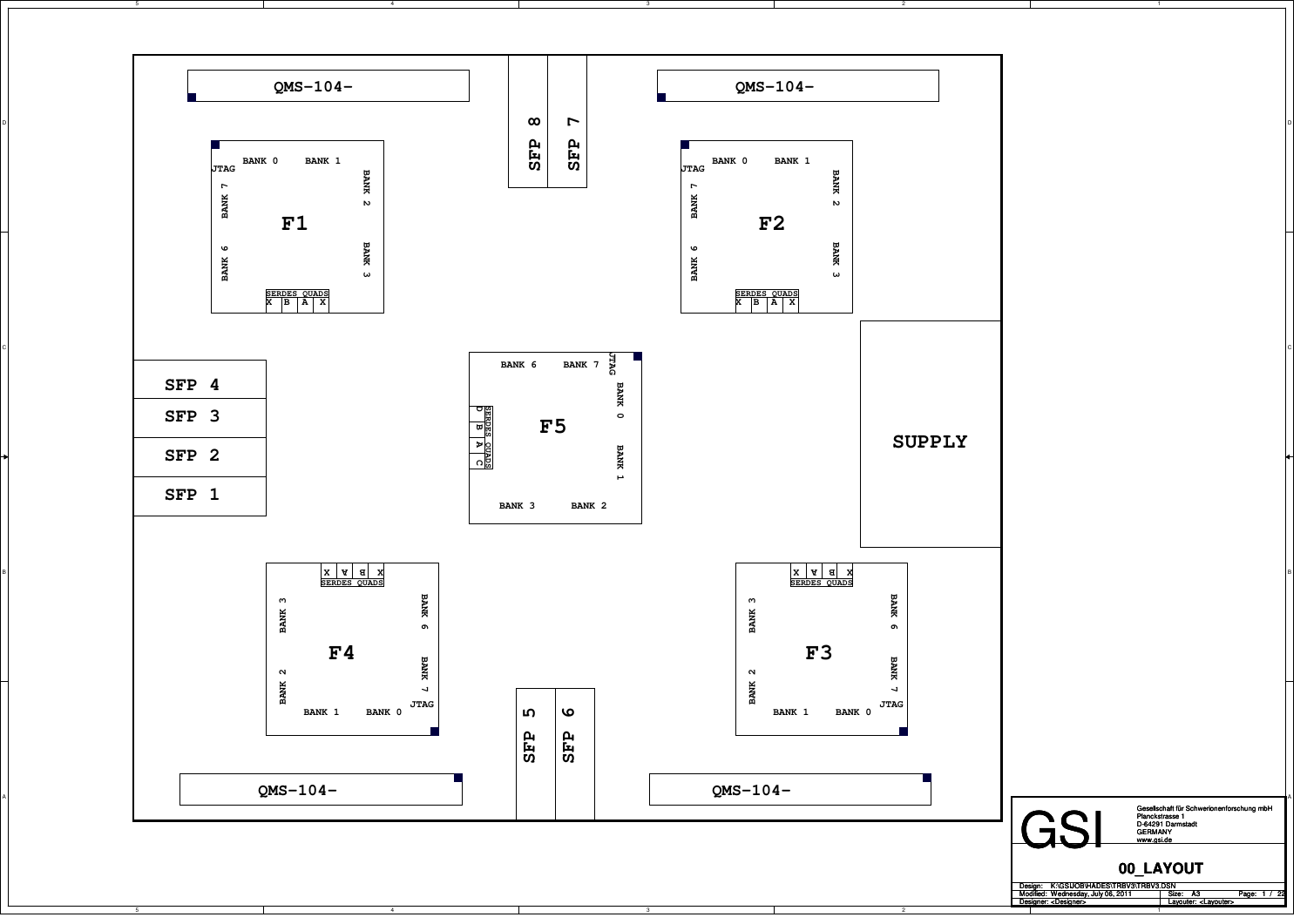

D

B

A

5

5

## **JADDON1**

4



4

3



2

2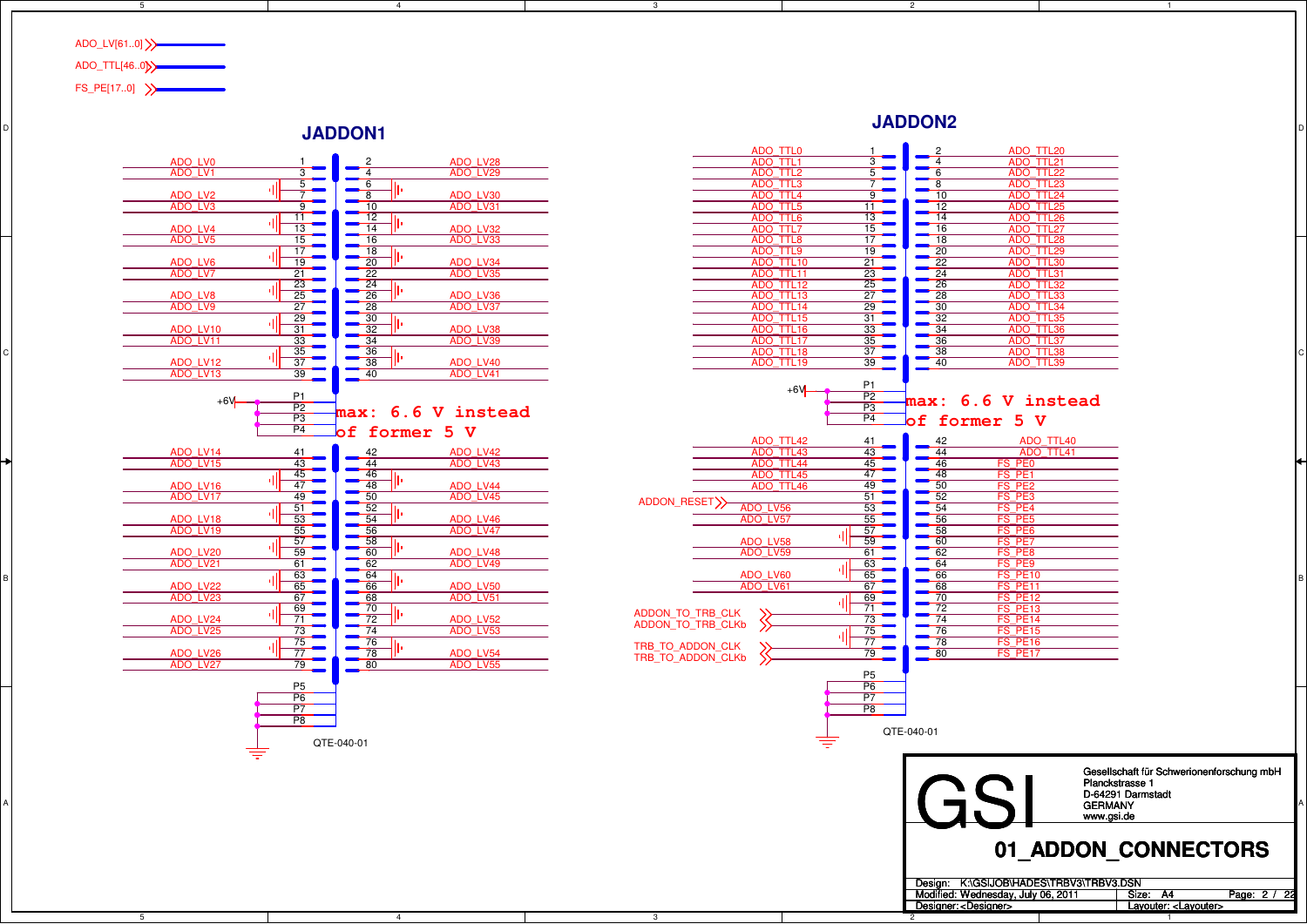



2

MODDEF0 is grounded by module when inserted





MODDEF0 is grounded by module when inserted



MODDEF0 is grounded by module when inserted

C

A



4

MODDEF0 is grounded by module when inserted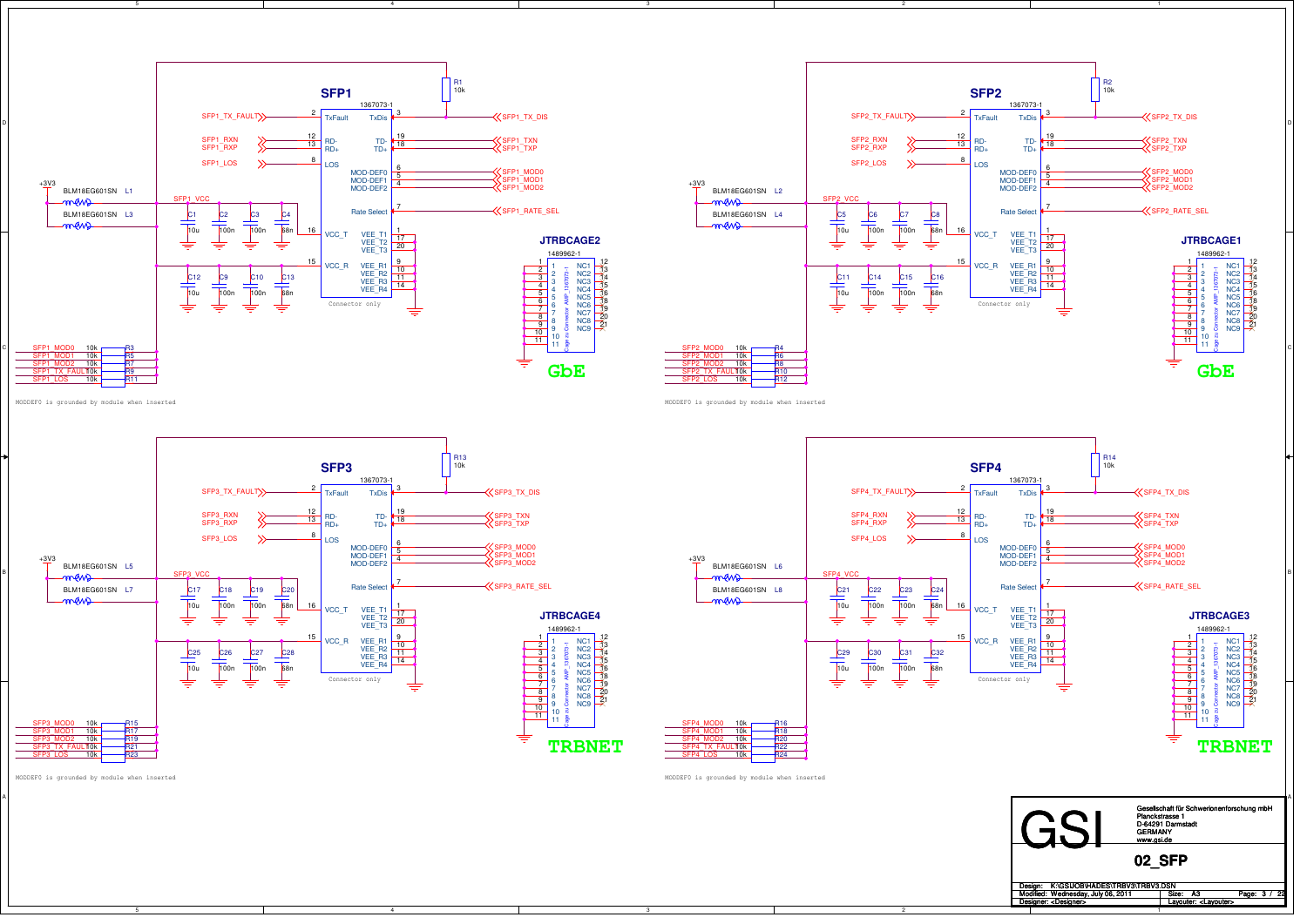



2

MODDEF0 is grounded by module when inserted





4



MODDEF0 is grounded by module when inserted



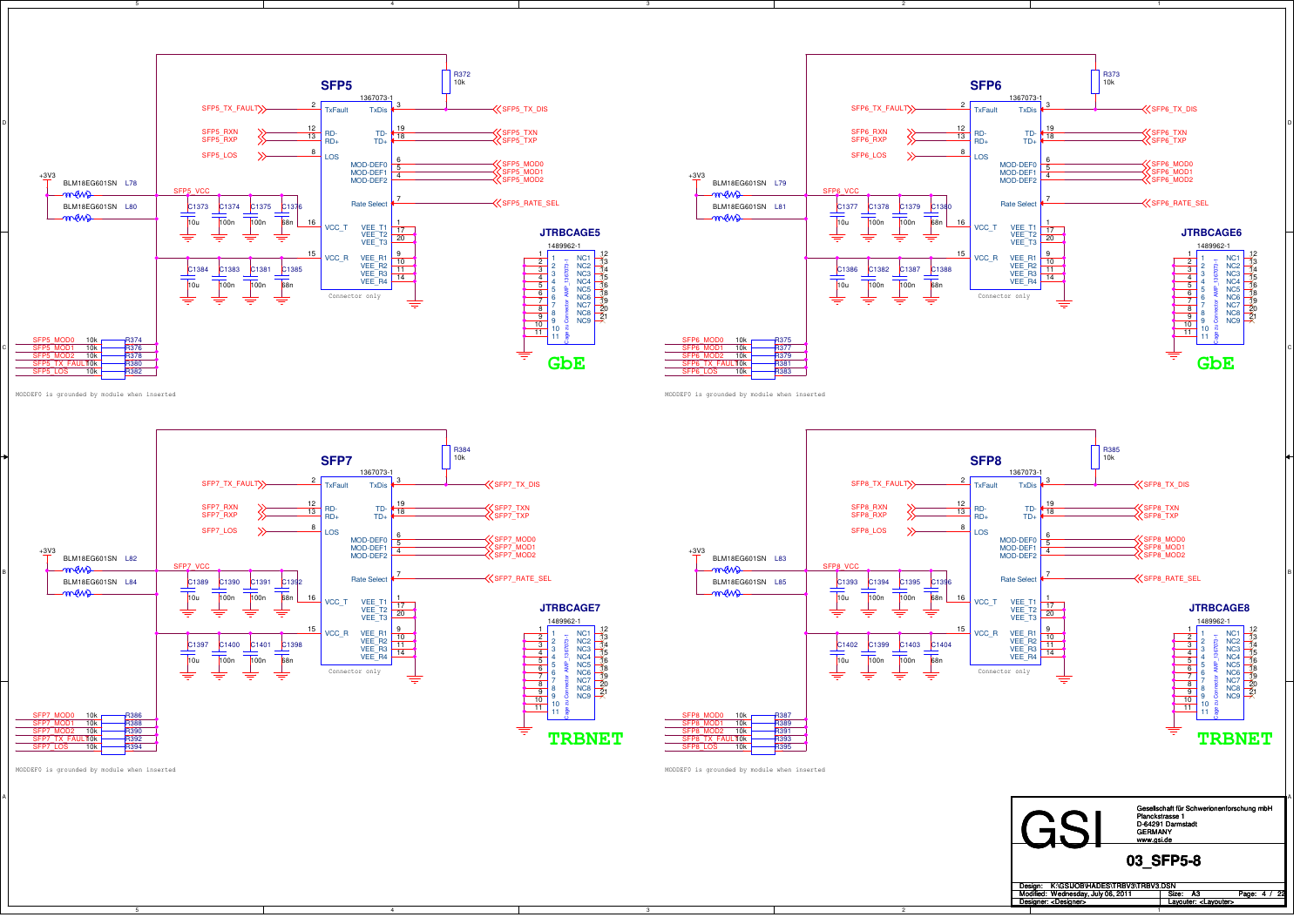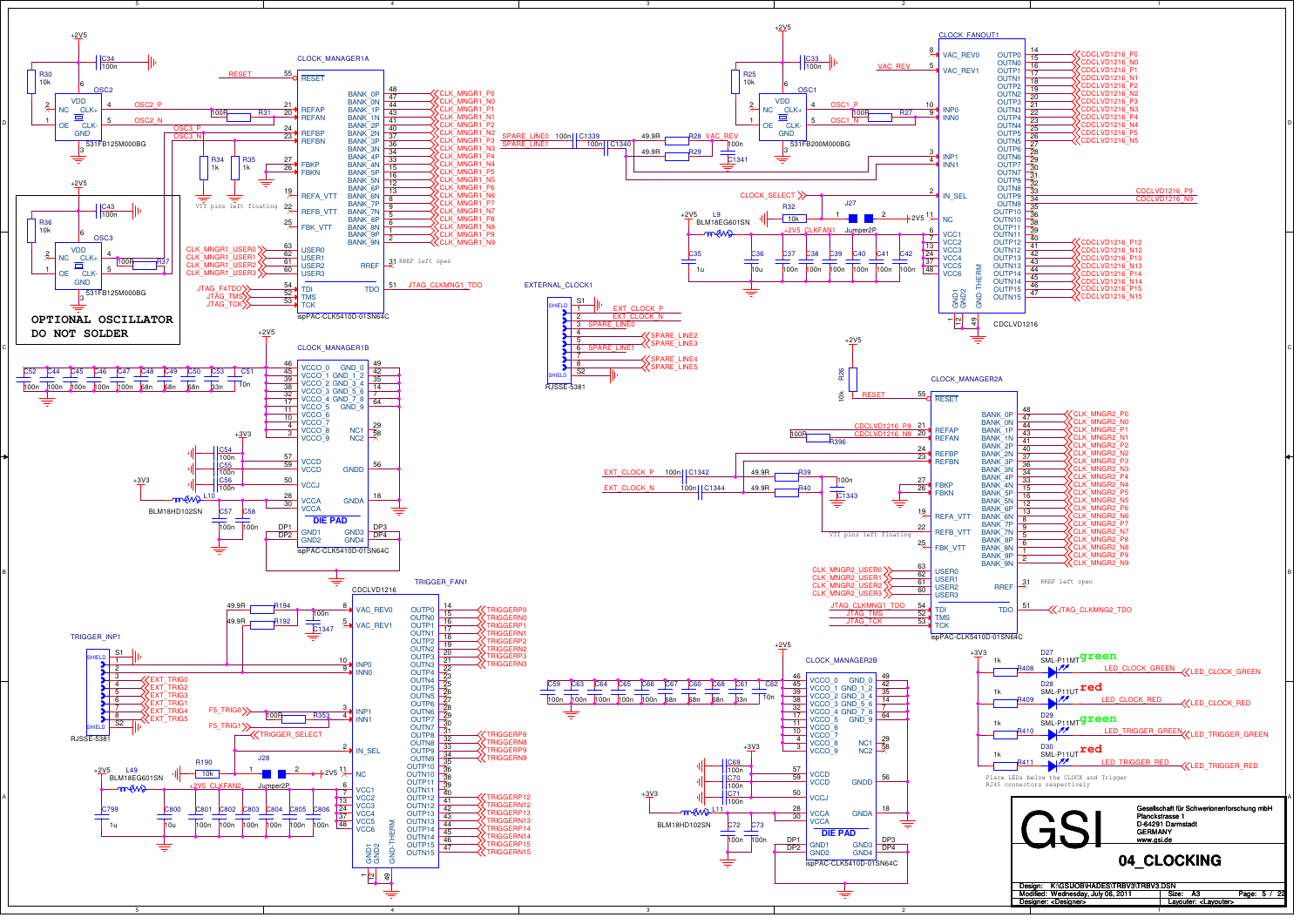

3

A

2

5

4

**GSI** Design: Modified: Size: / Page: Designer: Layouter: Gesellschaft für Schwerionenforschung mbHPlanckstrasse 1 D-64291 Darmstadt GERMANY www.gsi.de **05\_FPGA1-4** A2<Designer> <Layouter> Wednesday, July 06, 2011 K:\GSIJOB\HADES\TRBV3\TRBV3.DSN Page: 6 /

1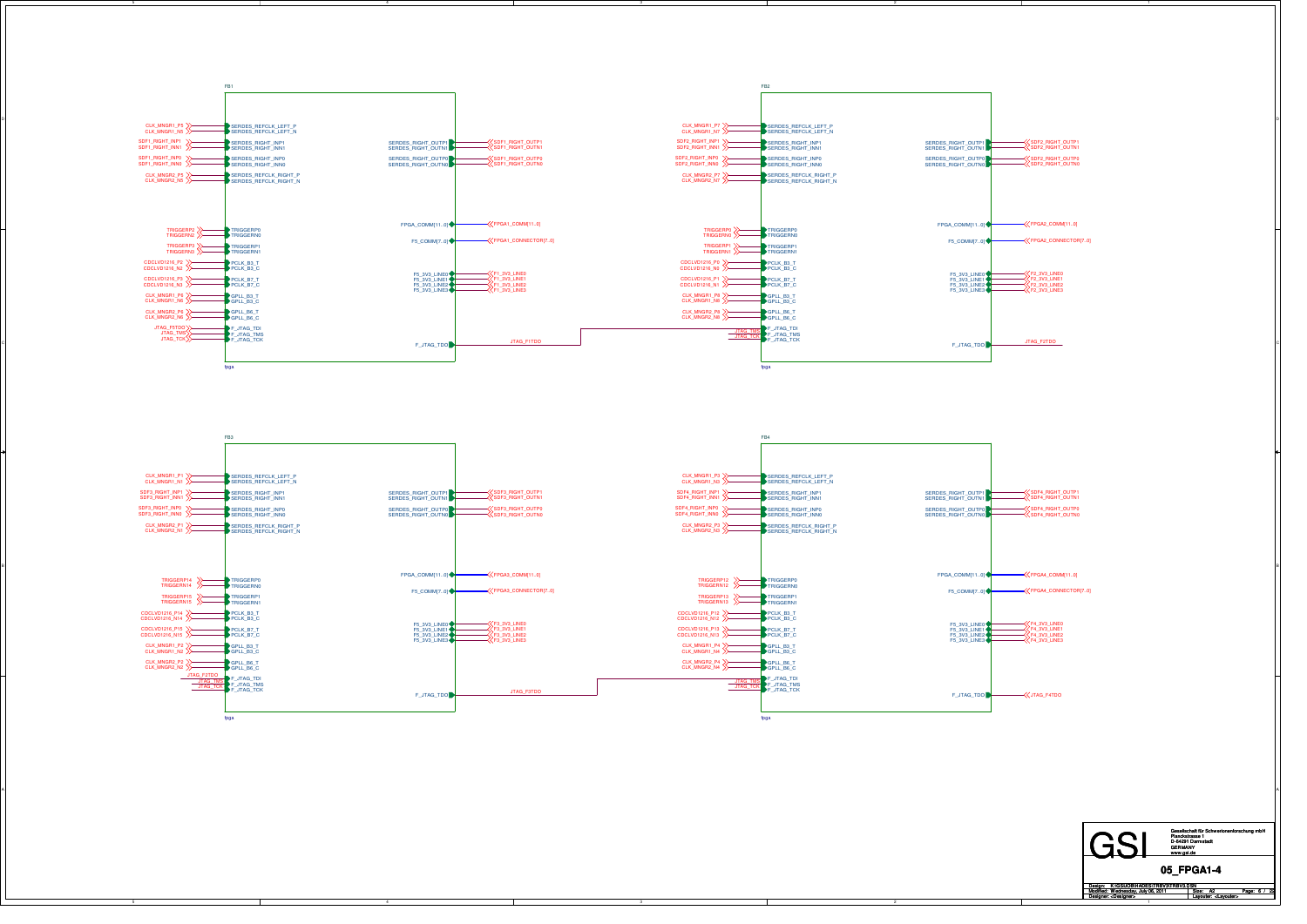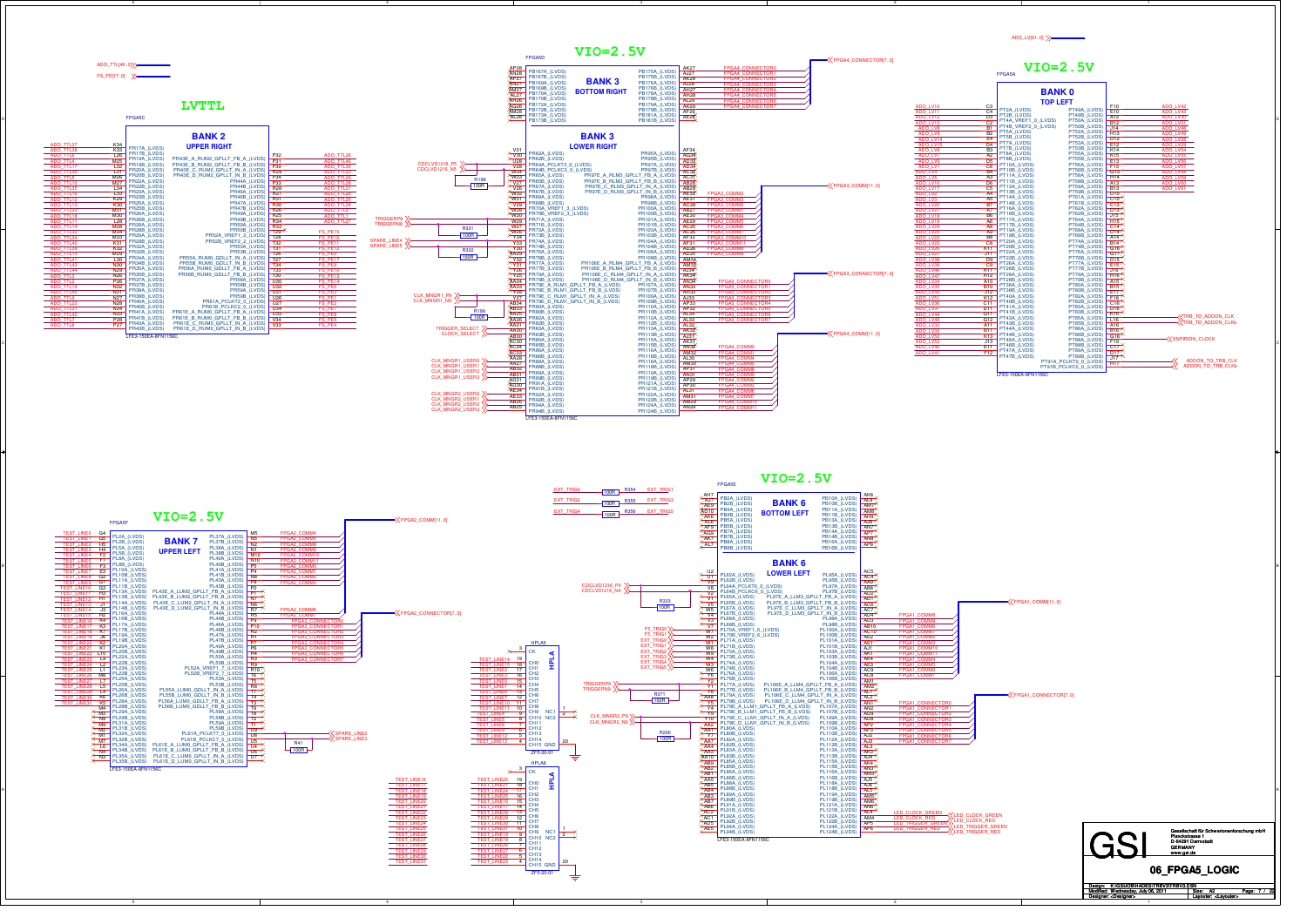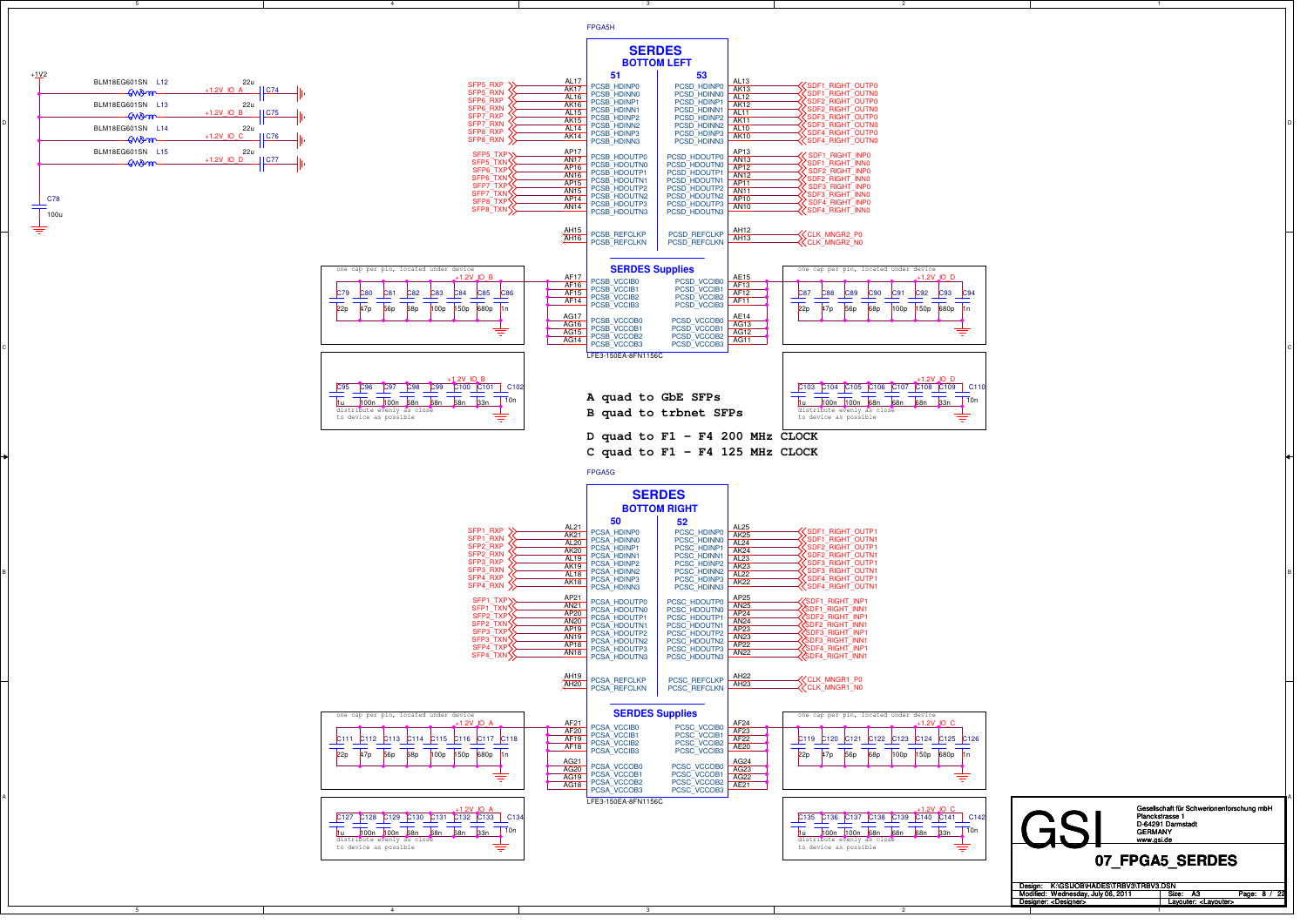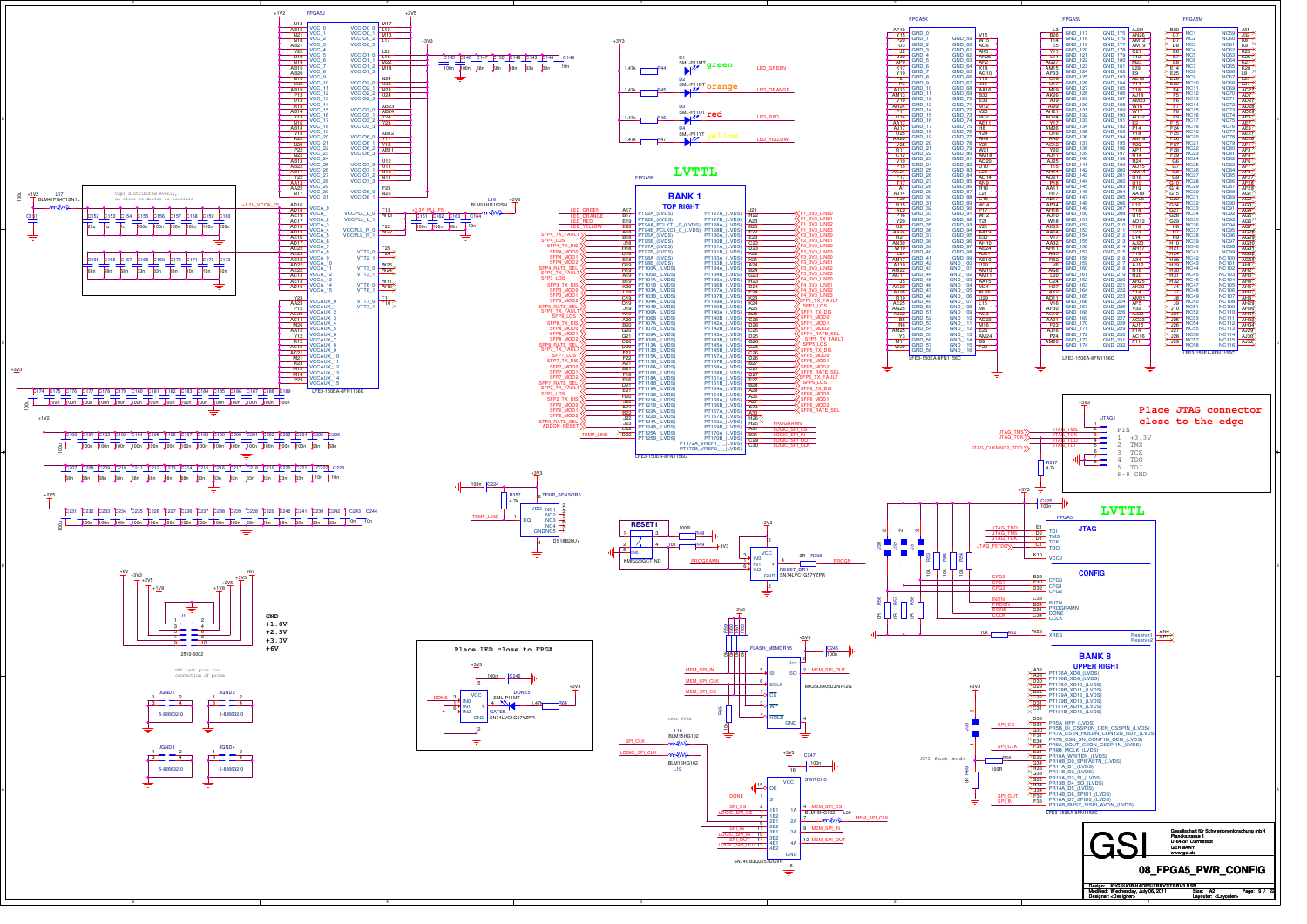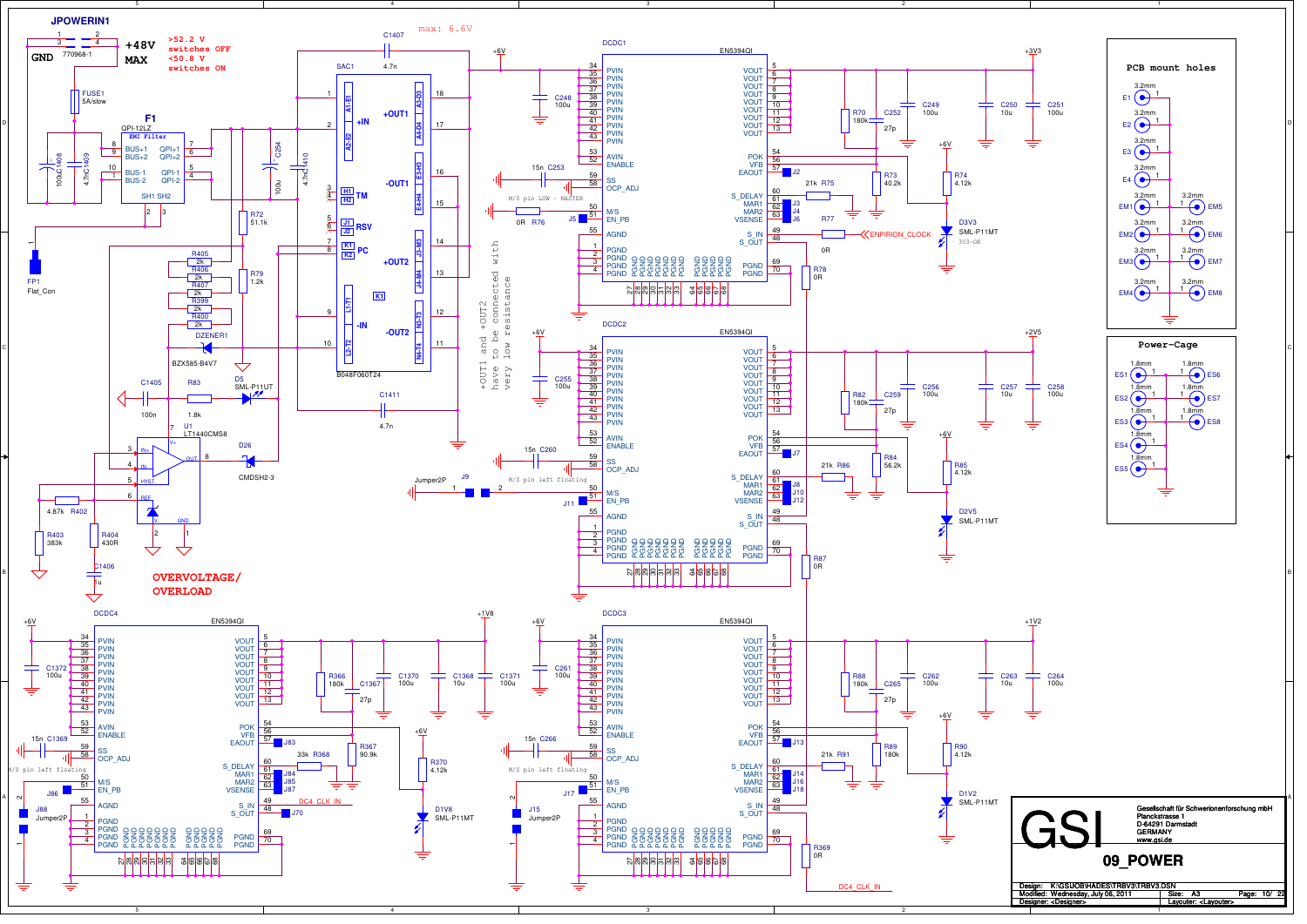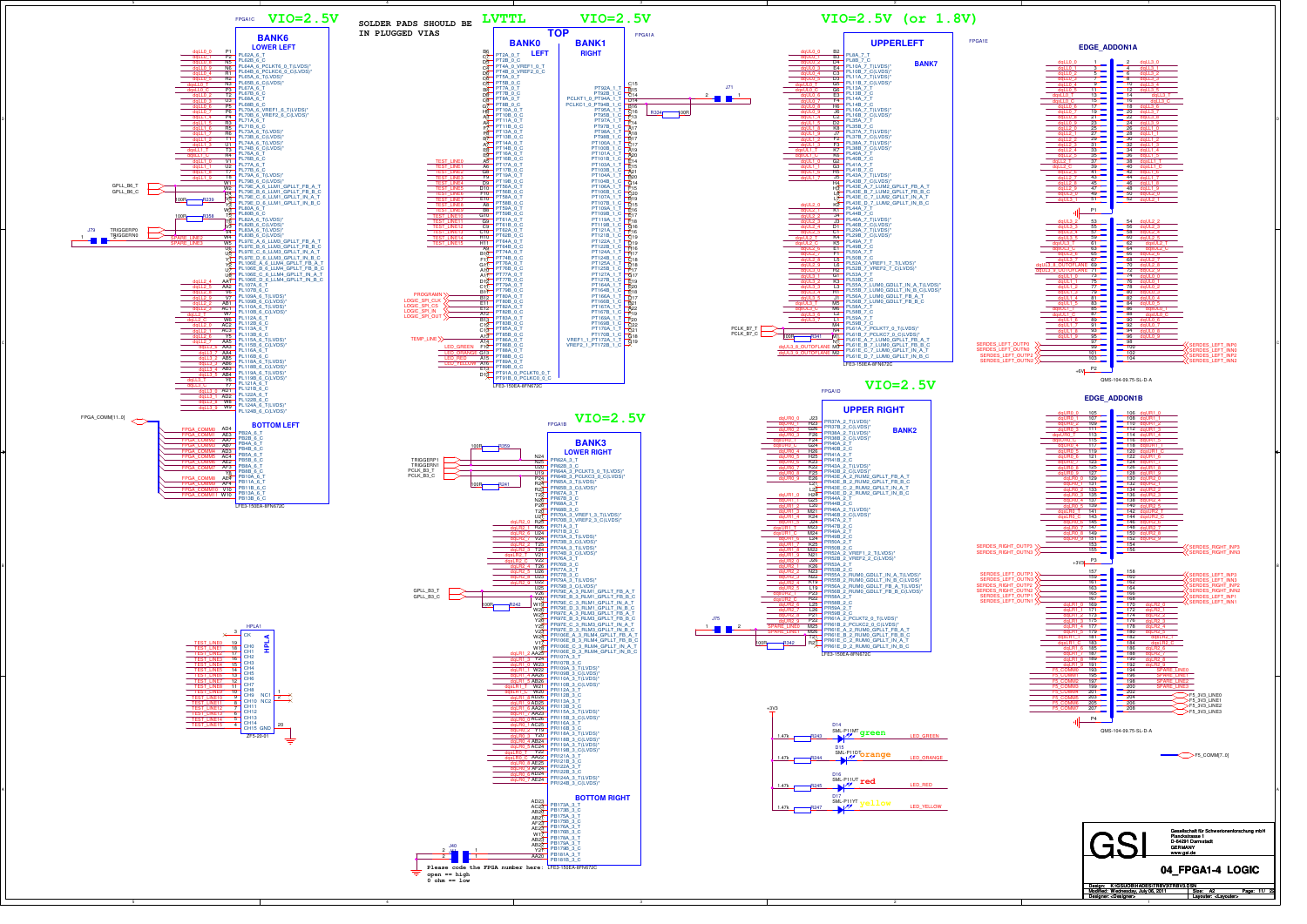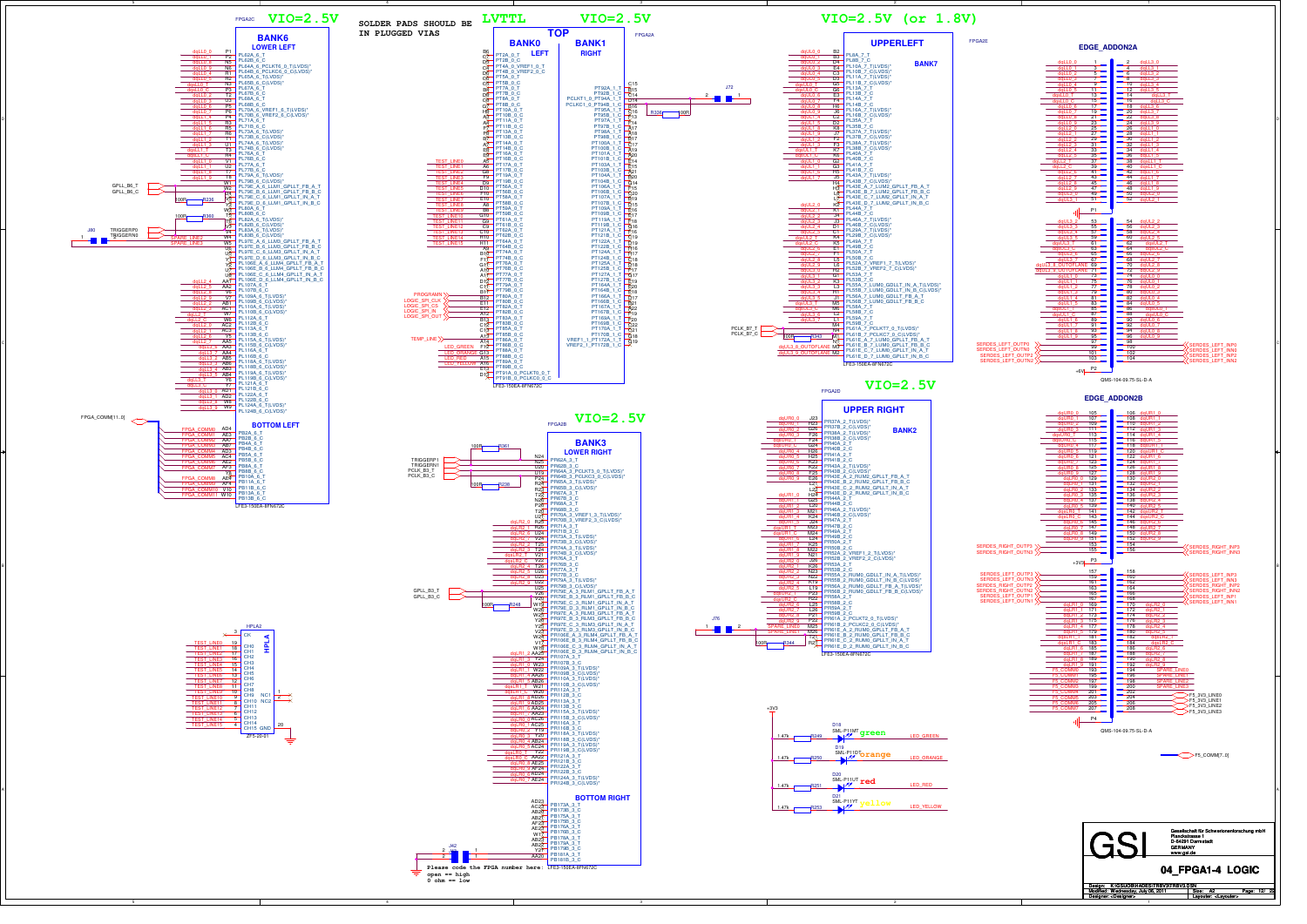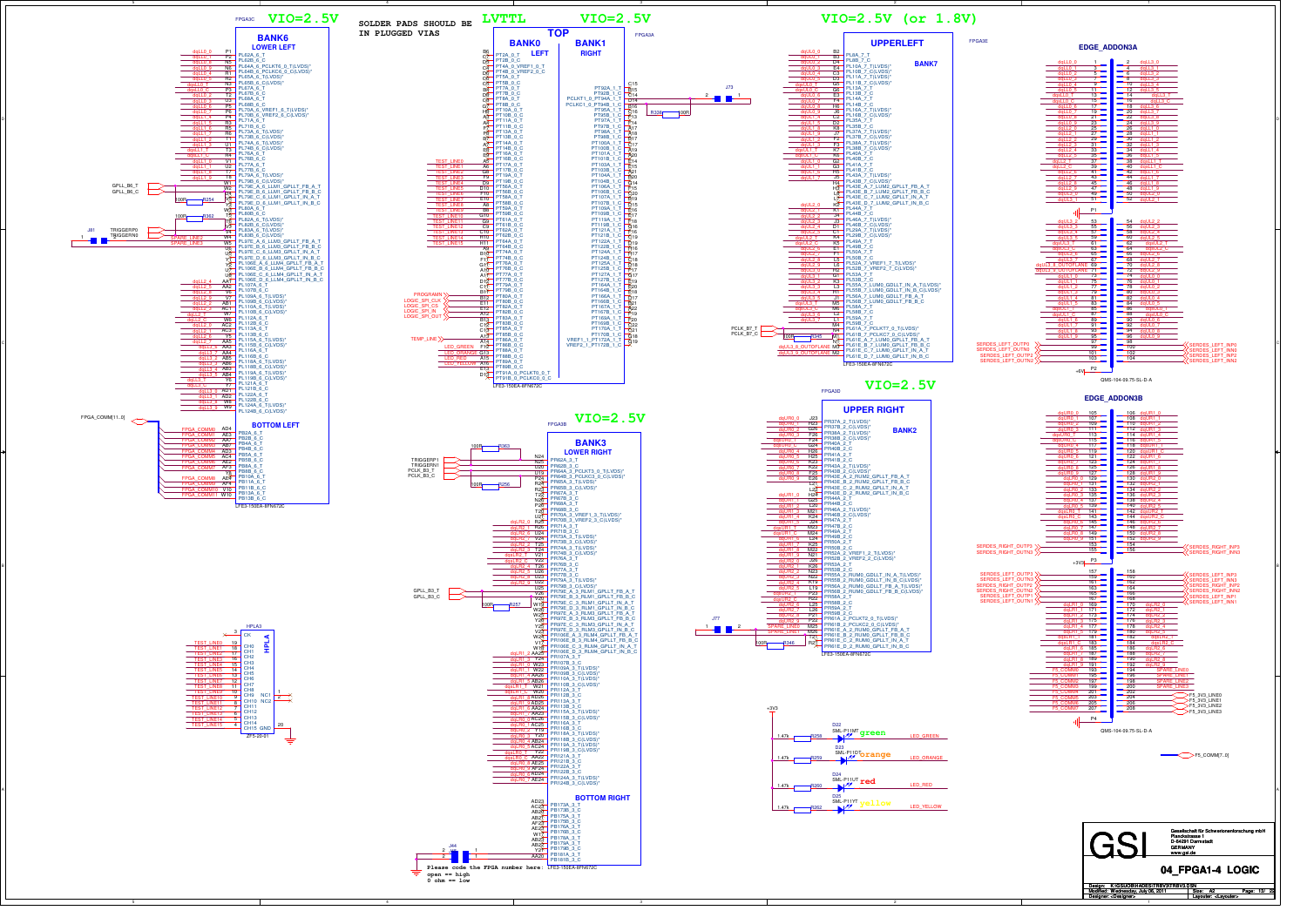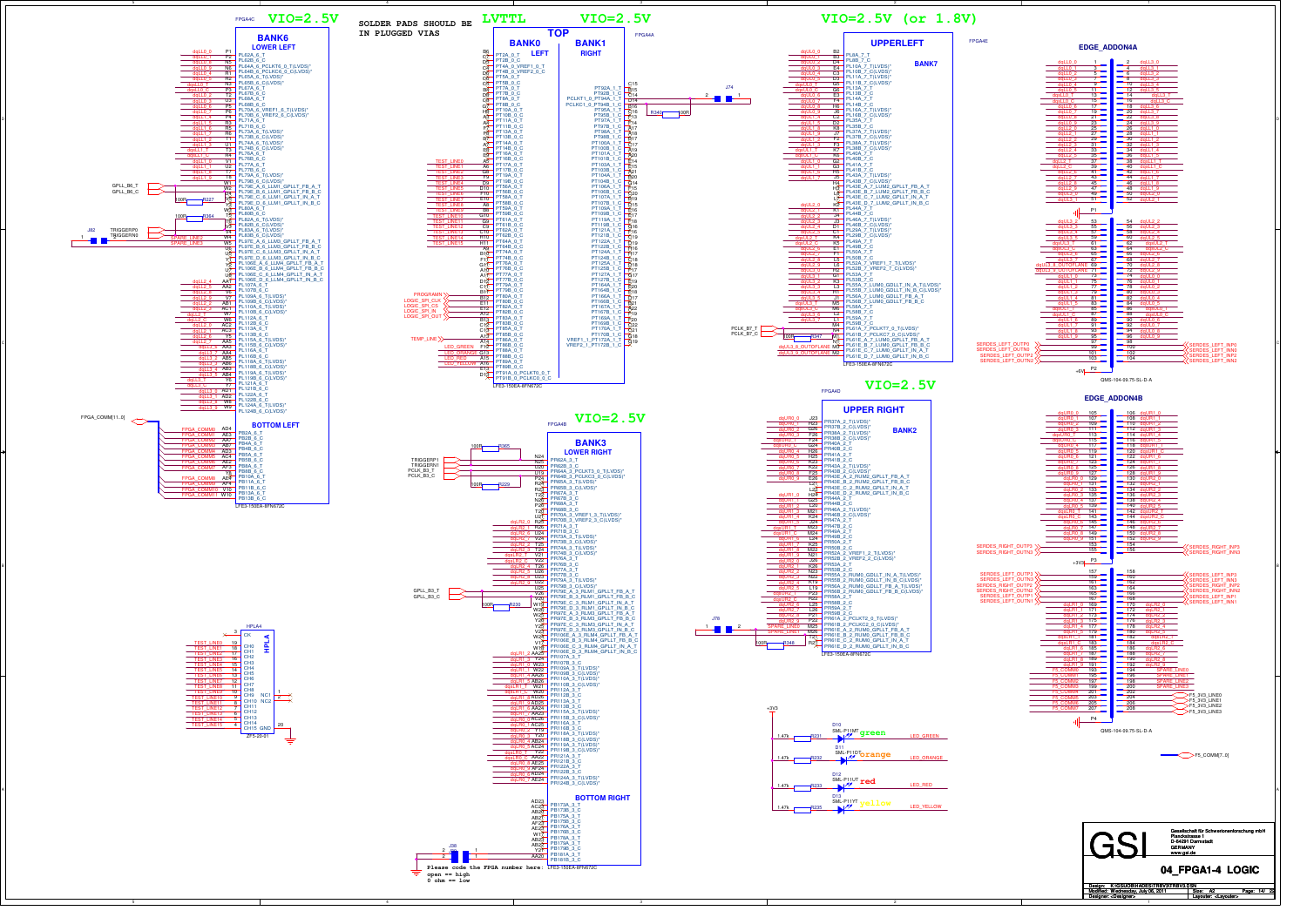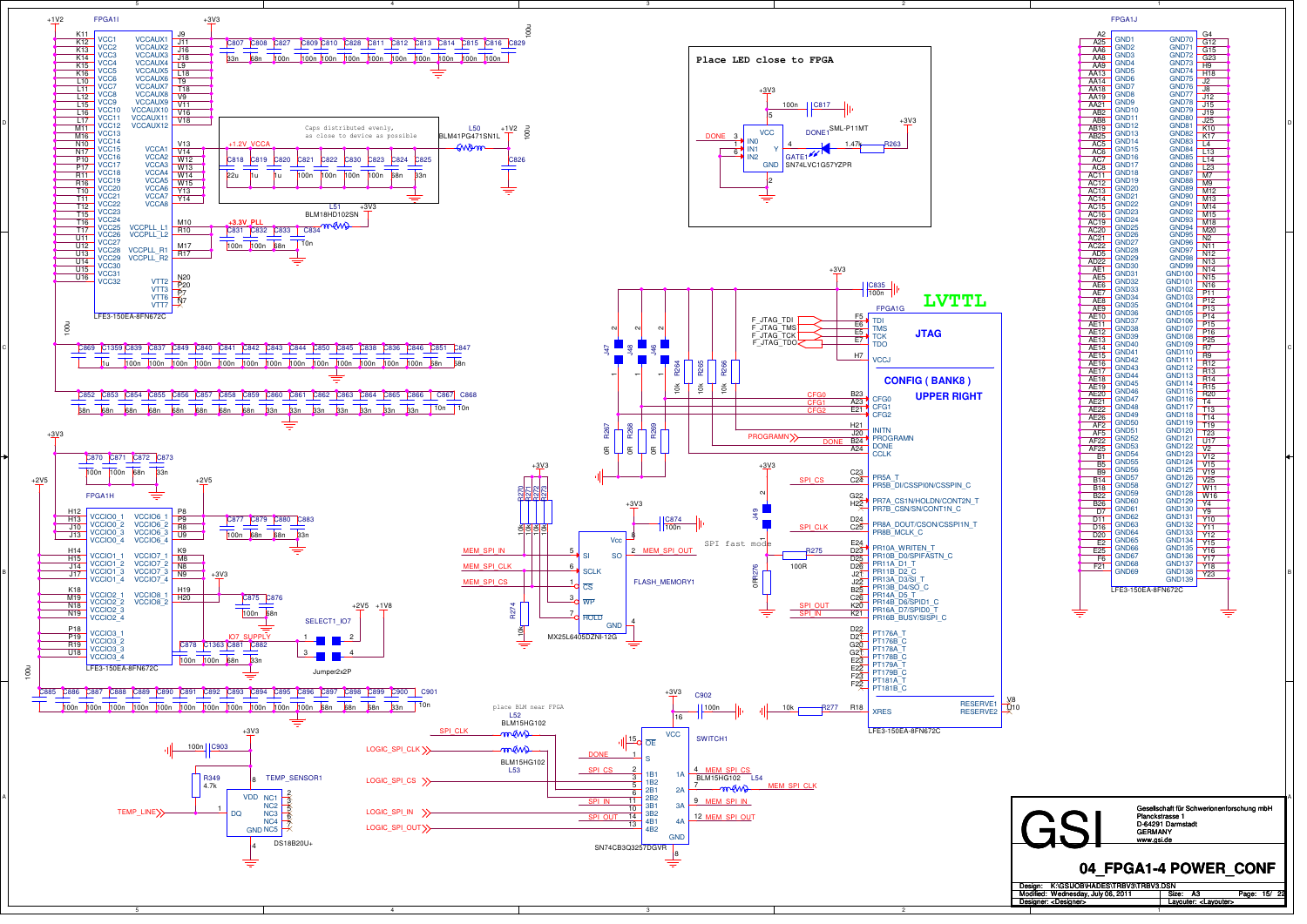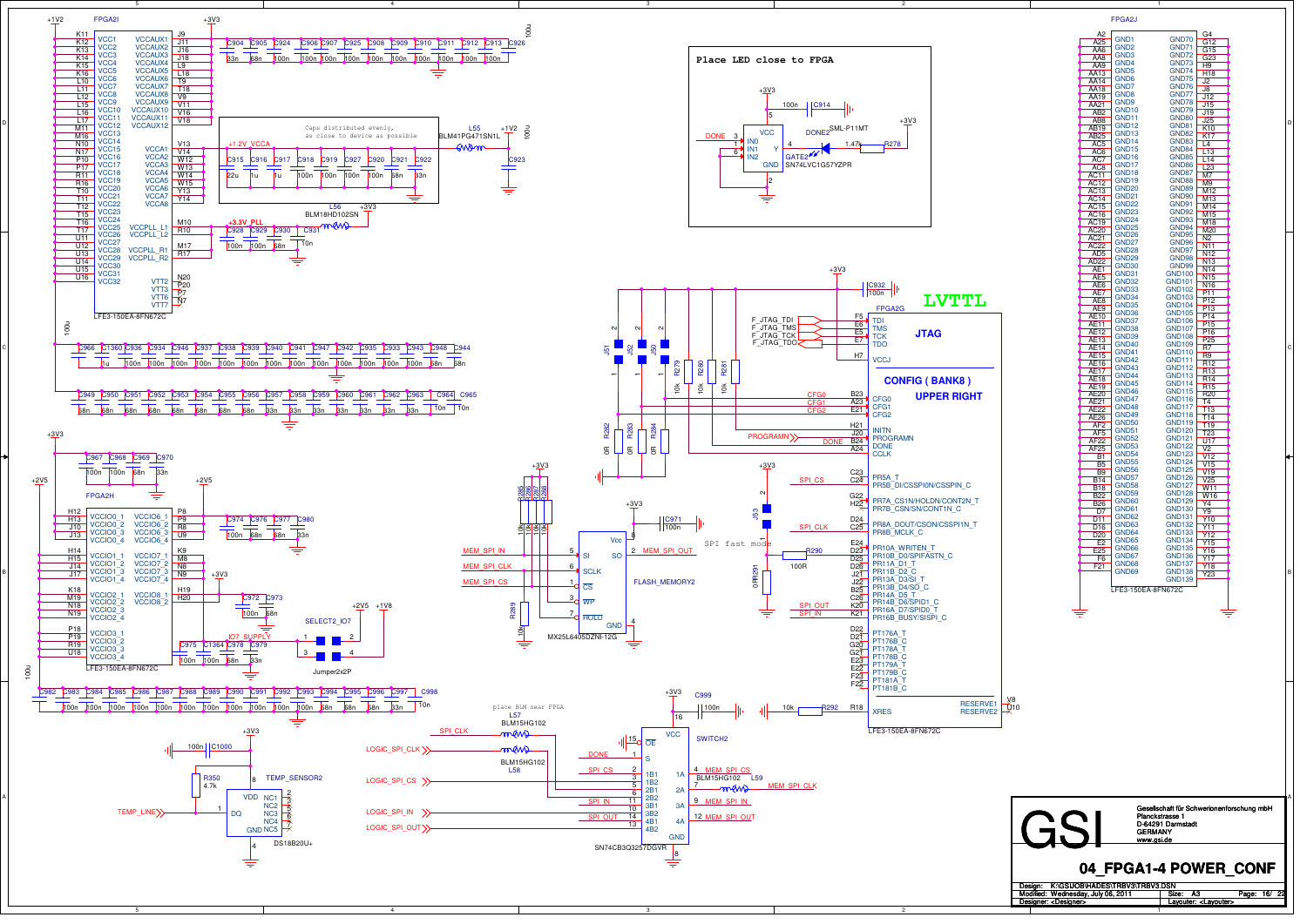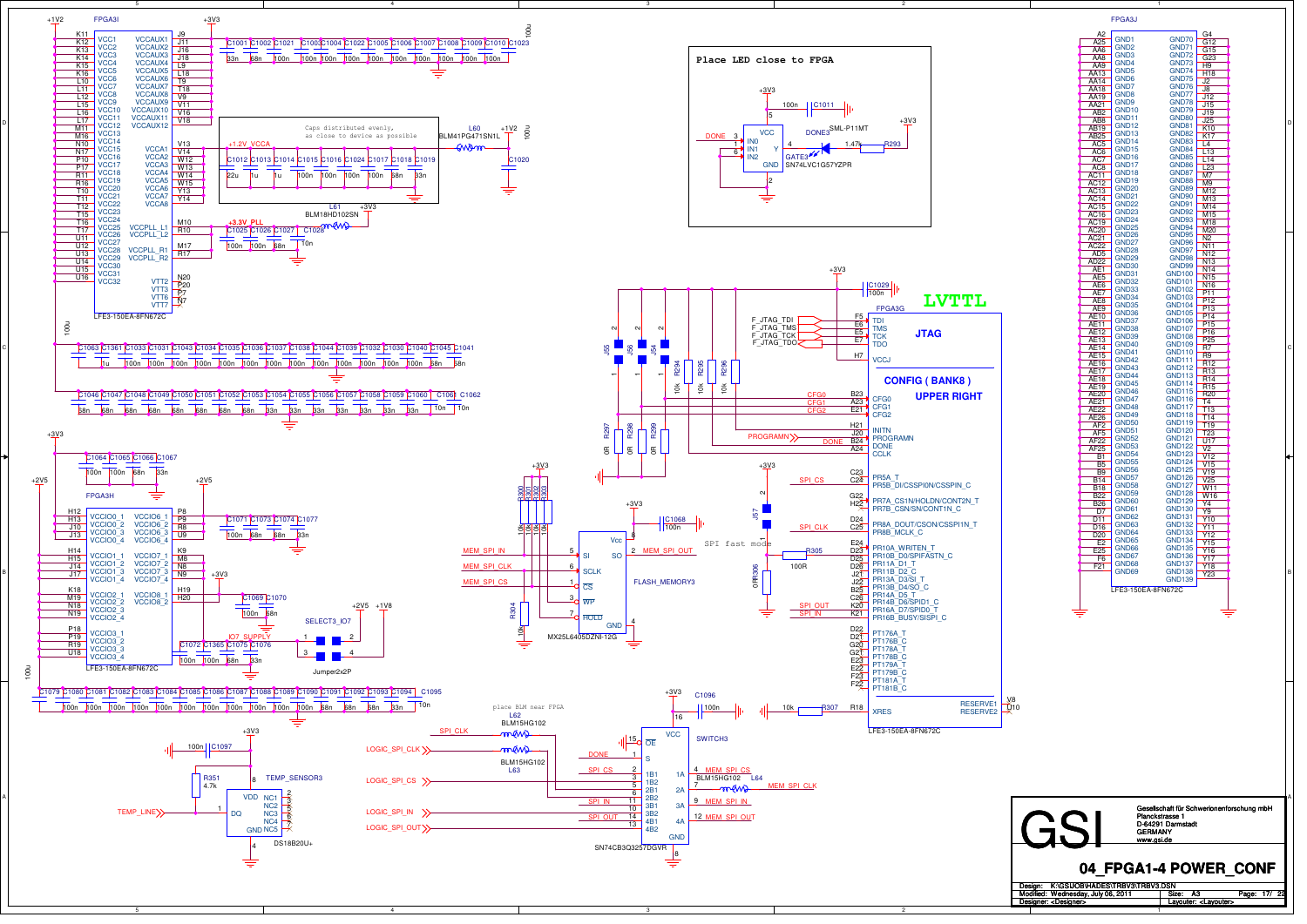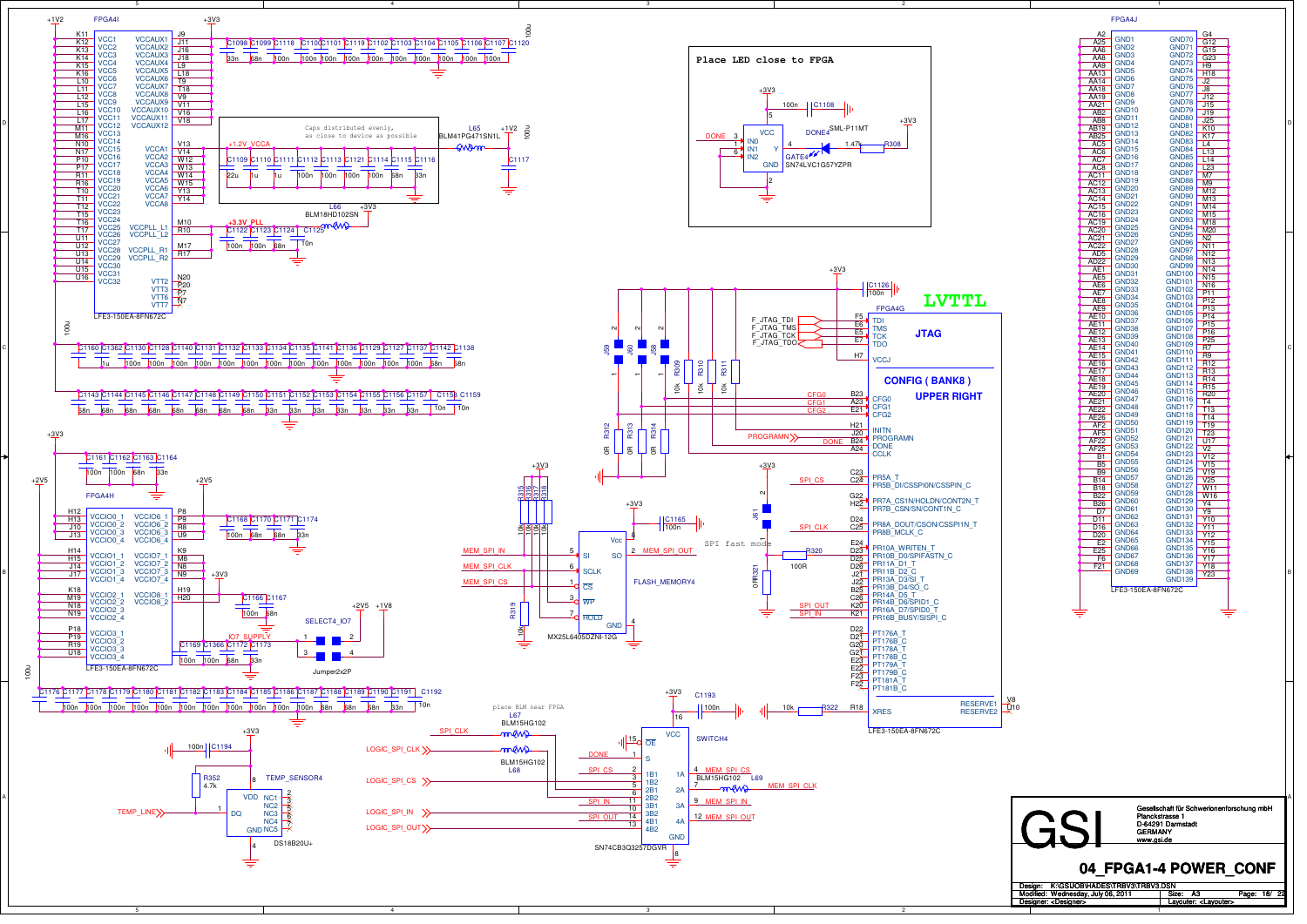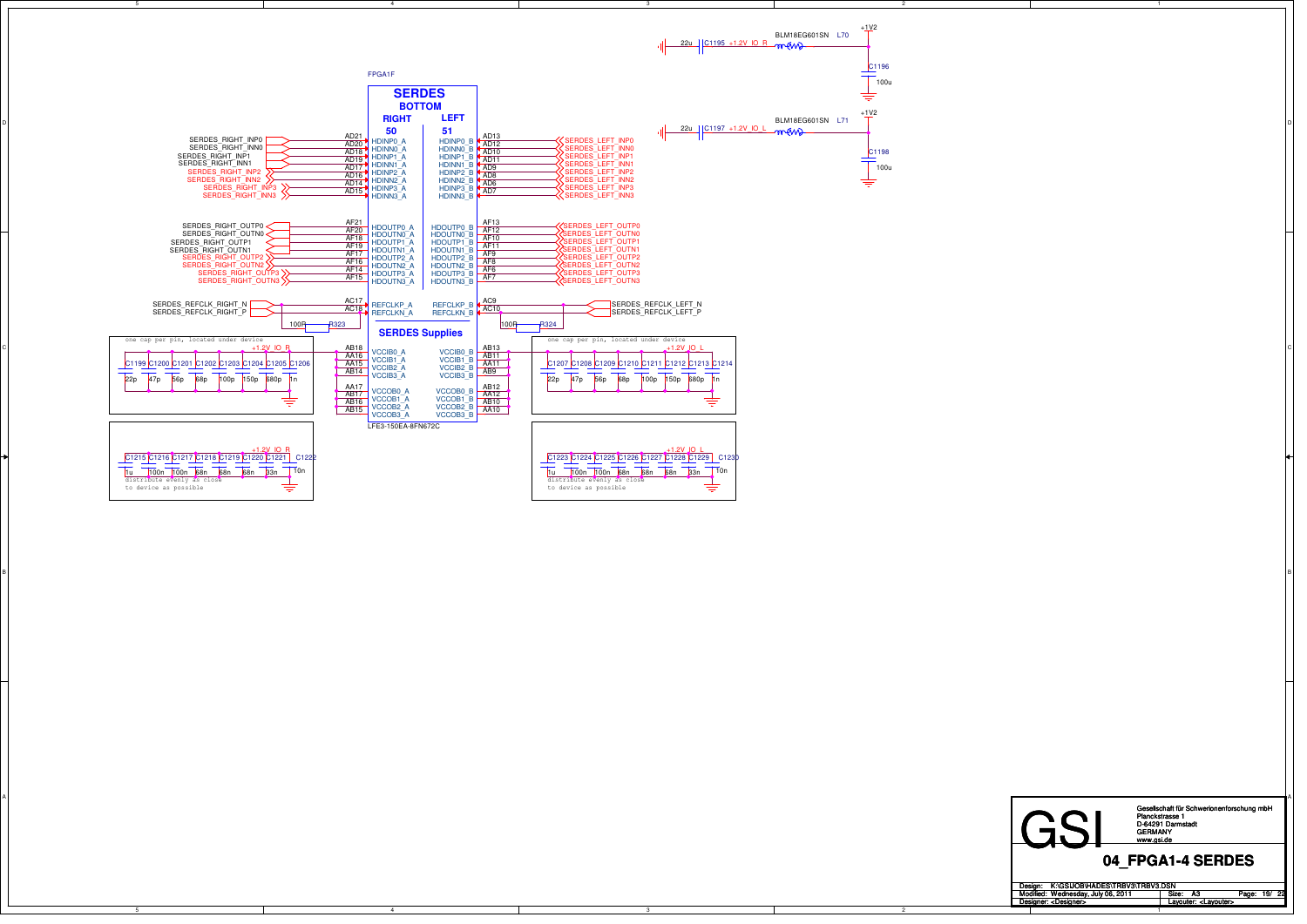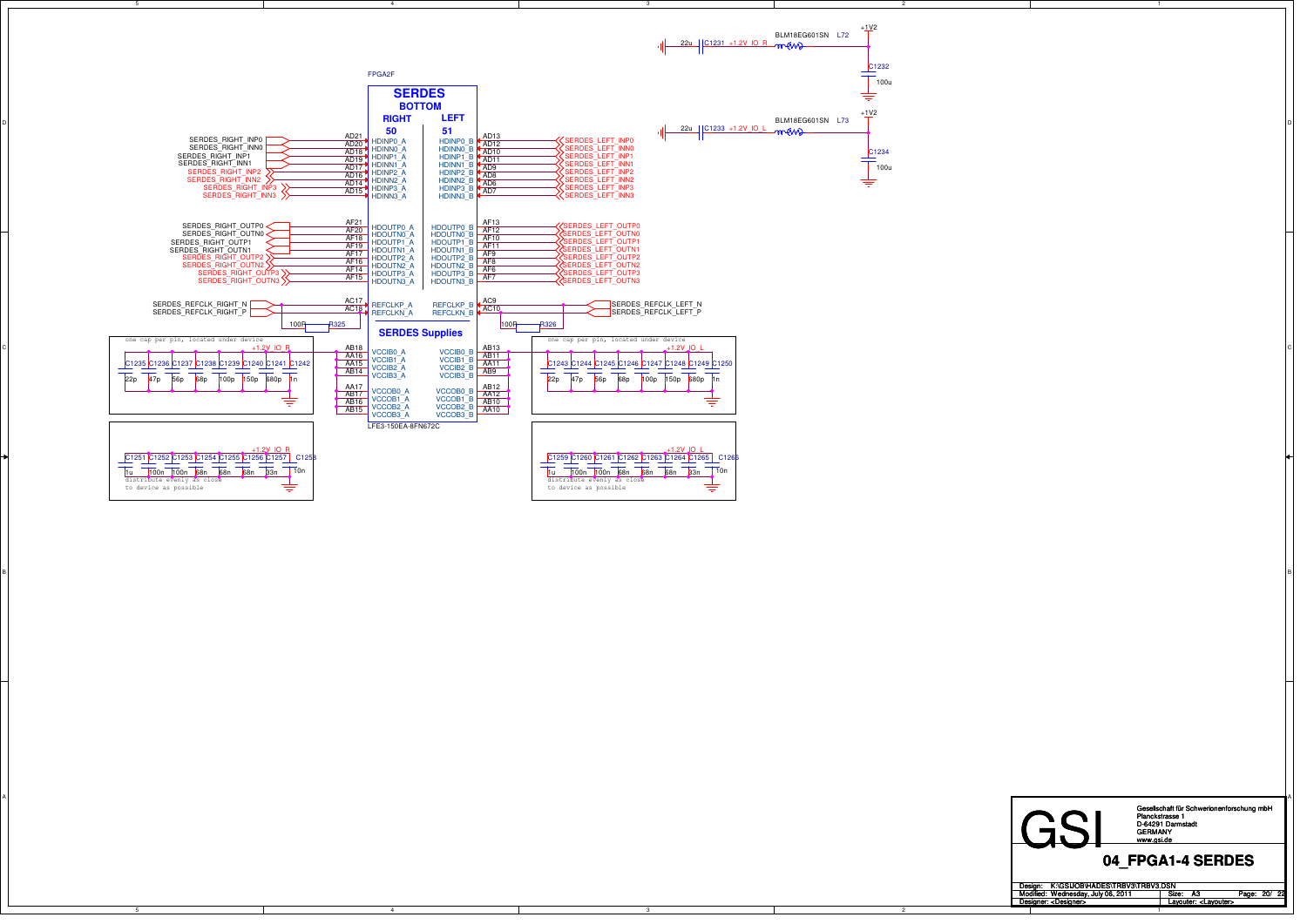

1Design: Modified: Size: / Page: A3Wednesday, July 06, 2011K:\GSIJOB\HADES\TRBV3\TRBV3.DSN Designer: Layouter: <Layouter> <Designer>

4

C